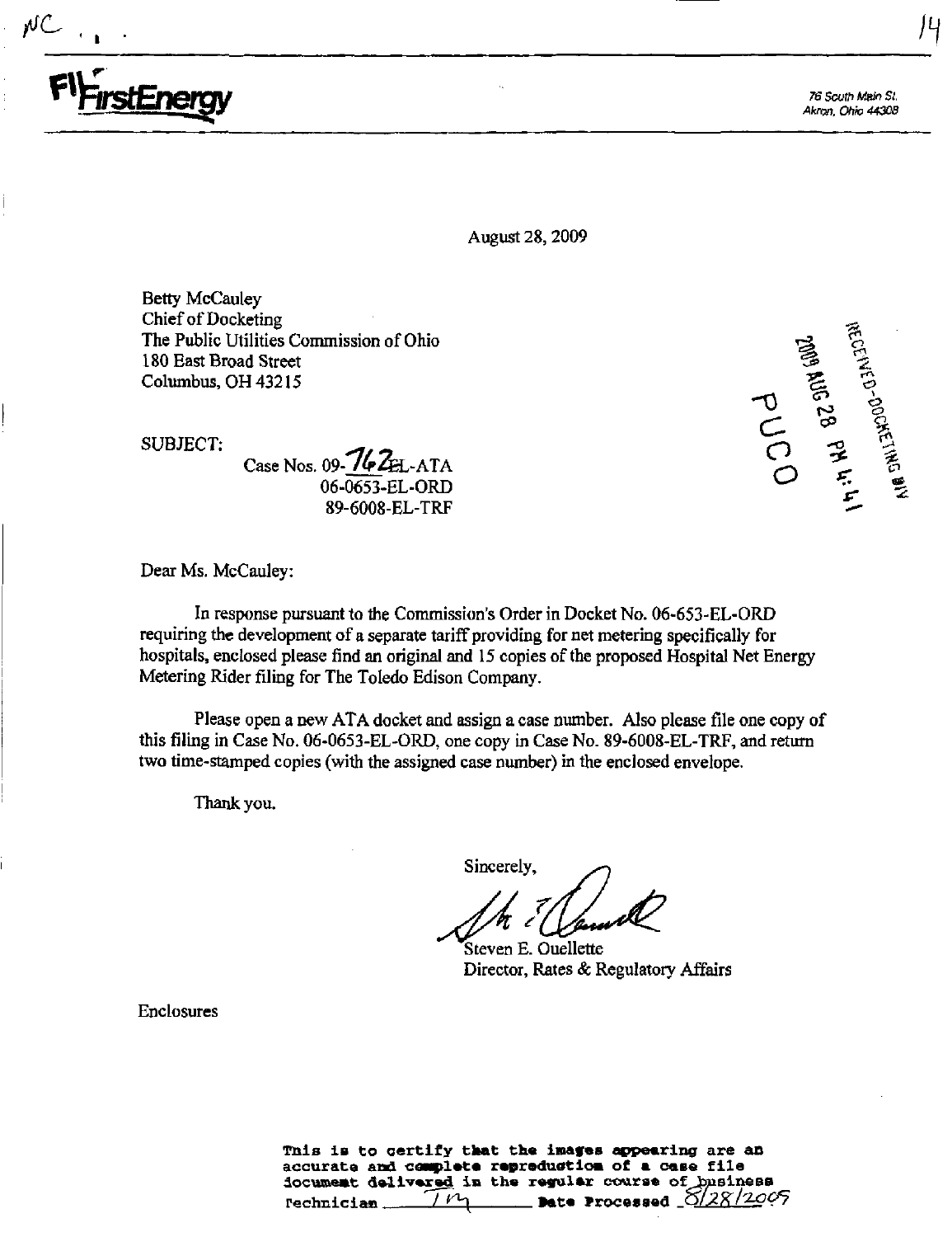# BEFORE THE PUBLIC UTILITIES COMMISSION OF OHIO

# Application NOT Involving an Increase in Rates, pursuant to Section 4909.18 Revised Code

| In the Matter of the Application of |                          |
|-------------------------------------|--------------------------|
| The Toledo Edison Company           |                          |
| to create a Net Metering Tariff     |                          |
| specifically for Hospitals          | Case No. 09-762 - EL-ATA |
|                                     | Case No. 06-0653-EL-ORD  |
|                                     | Case No. 89-6008-EL-TRF  |
|                                     |                          |

- 1. APPLICANT RESPECTFULLY PROPOSES: (Check applicable proposals)
- New Service Change in Rule or Regulation New Classification **Reduction** Rates Change in Classification Correction Correction of Error
- $X$  Other, not involving increase in rates
- Various related and unrelated textual revision, without change in intent
- 2. DESCRIPTION OF PROPOSAL: Reflect changes proposed pursuant to the Commission's Order in Docket No. 06-653-EL-ORD requiring the development of a separate tariff providing for net metering specifically for hospitals.
- 3. TARIFFS AFFECTED: (Ifmore than 2, use additional sheets)
- 4. Attached hereto and made a part hereof are: (Check applicable Exhibits)
	- $X$  Exhibit A existing schedule sheets (to be superseded) if applicable
	- $X$  Exhibit B proposed schedule sheets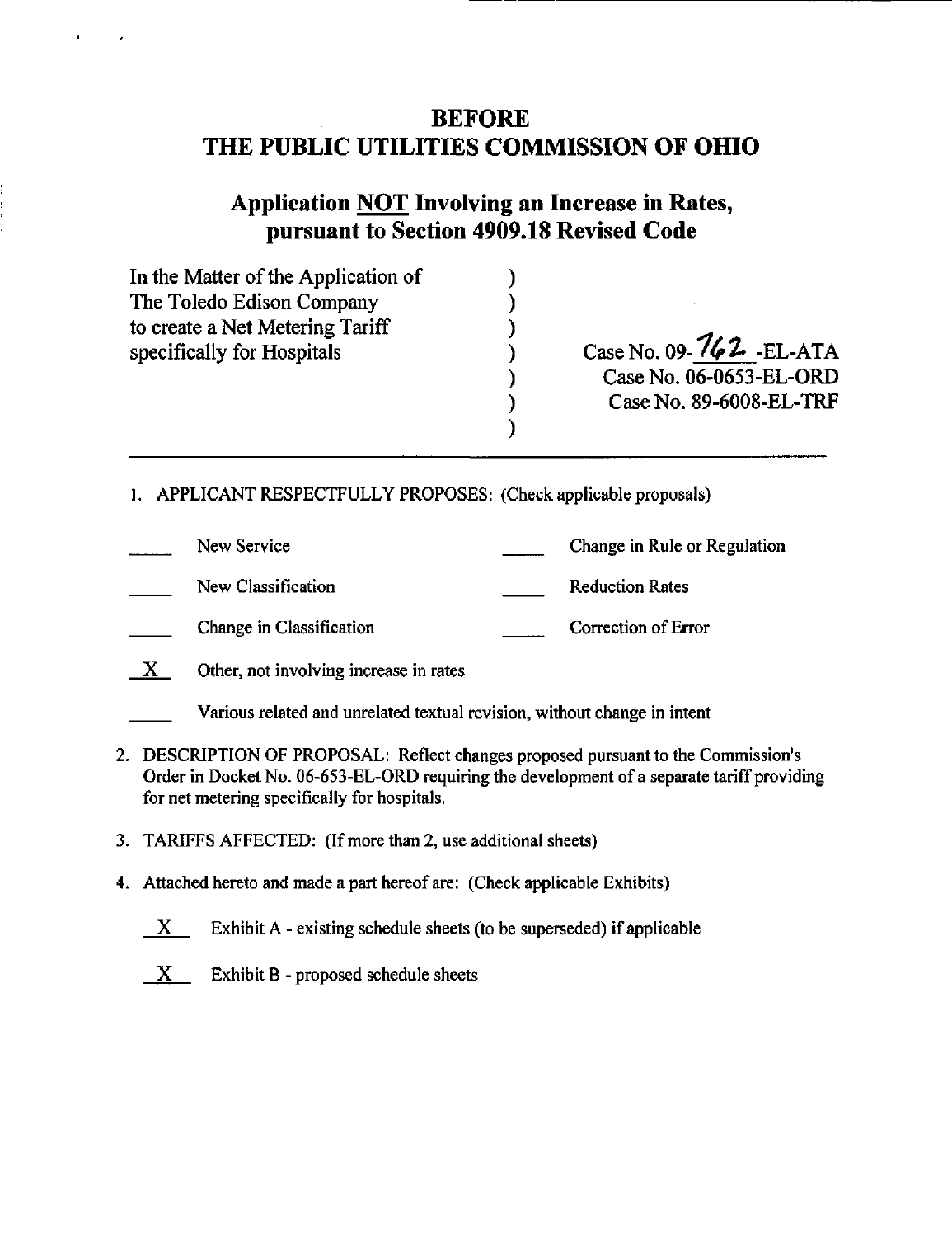Exhibit C-l

- a) if new service is proposed, describe; Description included on attached Exhibit C-1.
- b) if new equipment is involved, describe (preferably with a picture, brochure, etc.) and where appropriate, a statement distinguishing proposed service from existing services;
- c) if proposed service results from customer requests, so state, giving if available, the number and type of customers requesting proposed service.
- Exhibit C-2 if a change of classification, rule or regulation is proposed, a statement explaining reason for change.
- $X$  Exhibit C-3 statement explaining reason for any proposal not covered in Exhibits C-1 or C-2.
- 5. This application will not result in an increase in any rate, joint rate, toll, classification, charge or rental
- 6. Applicant respectfully requests the Commission to approve the requested changes to The Toledo Edison Company's Electric Service Tariffs and the creation of a Hospital Net Energy Metering Tariff and to authorize The Toledo Edison Company to file same in final form, and to be in the form and content shown in Exhibit B.

Kathy *J. Kolich* / 115

**Attorney** NAME and TITLE

76 South Main Street Akron, Ohio 44308 ADDRESS

330-384-4580

TELEPHONE NUMBER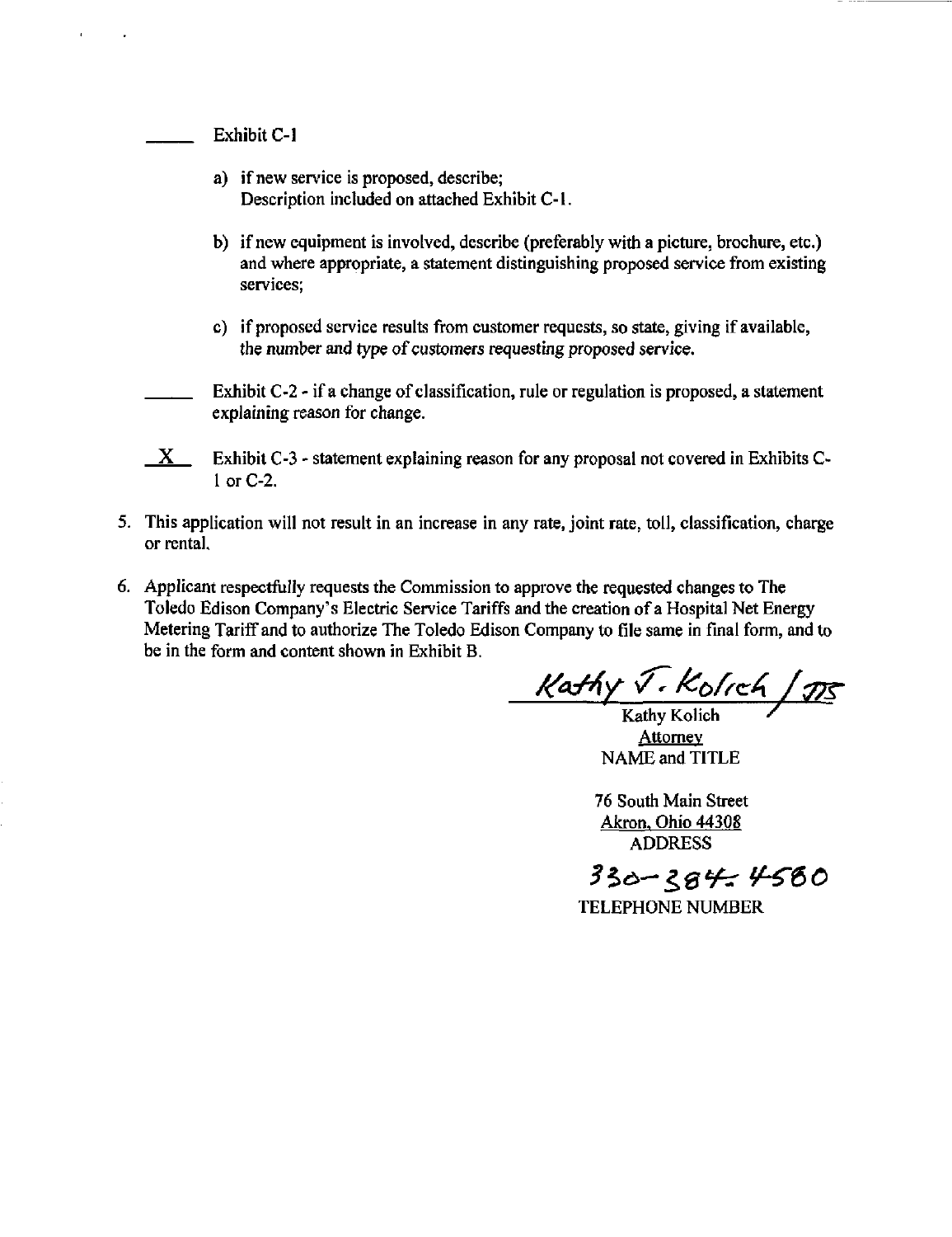#### TABLE OF CONTENTS

The following rates, rules and regulations for electric service are applicable throughout the Company's service territory except as noted. **Effective** 

|                                                | <b>Sheet</b>    | <b>Date</b>    |
|------------------------------------------------|-----------------|----------------|
| TABLE OF CONTENTS                              | 1               | 07-01-09       |
| <b>DEFINITION OF TERRITORY</b>                 | 3               | 01-23-09       |
| <b>ELECTRIC SERVICE REGULATIONS</b>            | 4               | 05-01-09       |
| <b>ELECTRIC SERVICE SCHEDULES</b>              |                 |                |
| Residential Service (Rate "RS")                | 10              | $01 - 23 - 09$ |
| General Service - Secondary (Rate "GS")        | 20              | 01-23-09       |
| General Service - Primary (Rate "GP")          | 21              | 01-23-09       |
| General Service - Subtransmission (Rate "GSU") | 22              | 01-23-09       |
| General Service - Transmission (Rate "GT")     | 23              | 01-23-09       |
| <b>Street Lighting Provisions</b>              | 30              | $01 - 23 - 09$ |
| Street Lighting (Rate "STL")                   | 31              | 06-01-09       |
| Traffic Lighting (Rate "TRF")                  | 32 <sub>2</sub> | 01-23-09       |
| Private Outdoor Lighting (Rate "POL")          | 33              | 06-01-09       |
| <b>MISCELLANEOUS CHARGES</b>                   | 75              | 01-23-09       |
| <b>OTHER SERVICE</b>                           |                 |                |
| <b>Partial Service</b>                         | 52              | 01-01-09       |
| Cogeneration and Small Power Producer          | 70              | $01 - 01 - 03$ |
| Interconnection Tariff                         | 76              | 01-01-09       |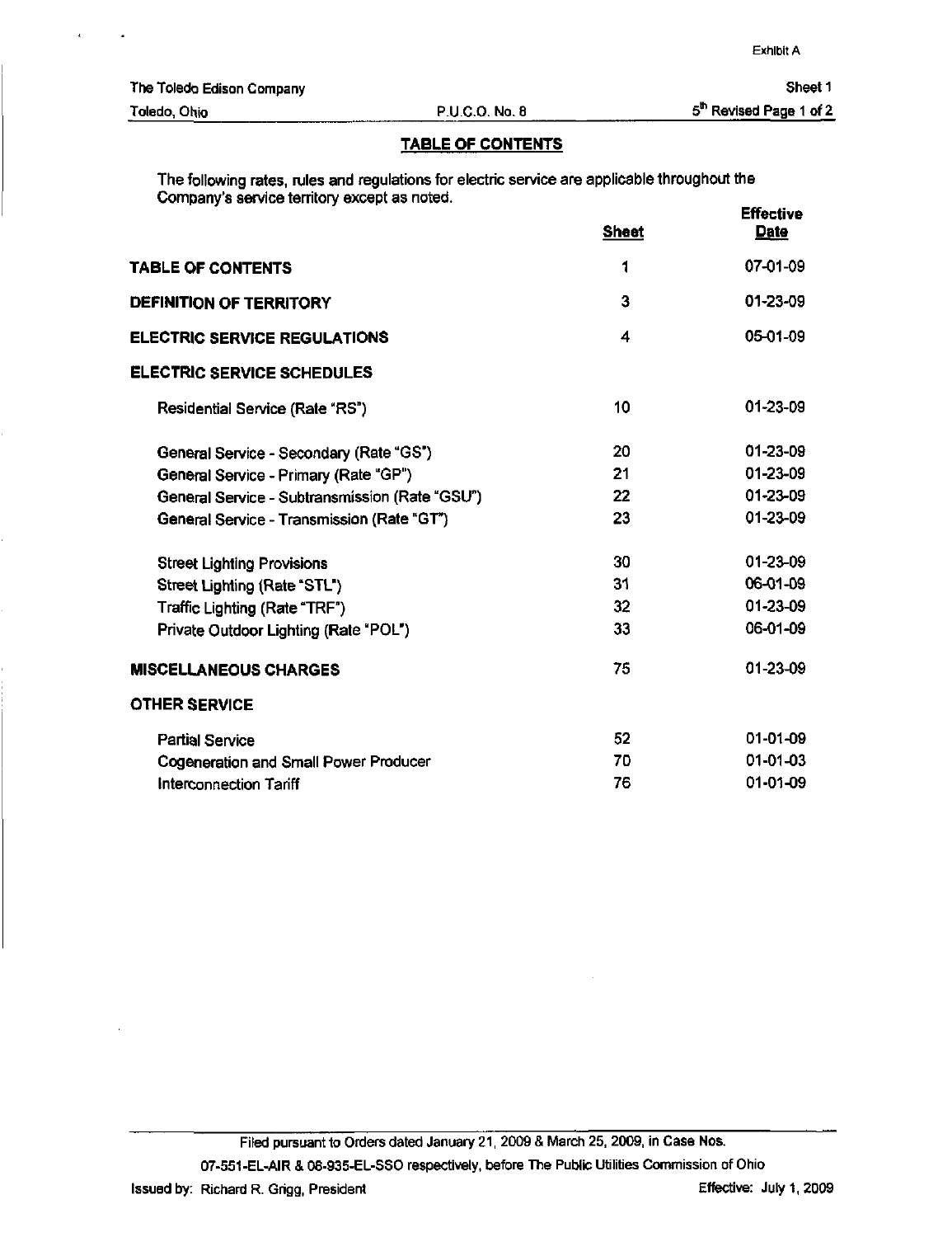Exhibit A

The Toledo Edison Company

# Toledo, Ohio P.U.C.O. No. 8

Sheet 1 5<sup>th</sup> Revised Page 2 of 2

# TABLE OF CONTENTS

| <b>RIDERS</b>                                  | <b>Sheet</b> | <b>Effective</b><br><b>Date</b> |
|------------------------------------------------|--------------|---------------------------------|
| Summary                                        | 80           | 06-01-09                        |
| <b>Residential Distribution Credit</b>         | 81           | 01-23-09                        |
| <b>Transmission and Ancillary Services</b>     | 83           | 06-01-09                        |
| <b>Alternative Energy Resource</b>             | 84           | 06-01-09                        |
| <b>School Distribution Credit</b>              | 85           | 06-01-09                        |
| <b>Business Distribution Credit</b>            | 86           | 01-23-09                        |
| Economic Development (4a)                      | 88           | 01-23-09                        |
| <b>Universal Service</b>                       | 90           | 12-24-08                        |
| Temporary Energy Efficiency                    | 91           | 01-01-06                        |
| State kWh Tax                                  | 92           | 01-23-09                        |
| <b>Net Energy Metering</b>                     | 93           | 04-01-03                        |
| Delta Revenue Recovery                         | 96           | 06-01-09                        |
| Demand Side Management                         | 97           | 07-01-09                        |
| Reasonable Arrangement                         | 98           | 06-01-09                        |
| <b>Distribution Uncollectible</b>              | 99           | 07-01-09                        |
| Deferred Transmission Cost Recovery            | 100          | 04-01-09                        |
| Economic Load Response Program                 | 101          | 06-01-09                        |
| Optional Load Response Program                 | 102          | 06-01-09                        |
| <b>Generation Cost Reconciliation</b>          | 103          | 06-01-09                        |
| Green Resource                                 | 104          | 06-01-09                        |
| Fuel                                           | 105          | 06-01-09                        |
| Advanced Metering Infrastructure / Modern Grid | 106          | 01-23-09                        |
| <b>Line Extension Cost Recovery</b>            | 107          | 06-01-09                        |
| Delivery Service Improvement                   | 108          | 04-01-09                        |
| <b>PIPP Uncollectible</b>                      | 109          | 07-01-09                        |
| Non-Distribution Uncollectible                 | 110          | 07-01-09                        |
| <b>Generation Service</b>                      | 114          | 06-01-09                        |
| Demand Side Management and Energy Efficiency   | 115          | 06-01-09                        |
| <b>Economic Development</b>                    | 116          | 06-01-09                        |
| Deferred Generation Cost Recovery              | 117          | 06-01-09                        |
| Deferred Fuel Cost Recovery                    | 118          | $01-01-11$                      |
| Deferred Distribution Cost Recovery            | 119          | $01 - 01 - 11$                  |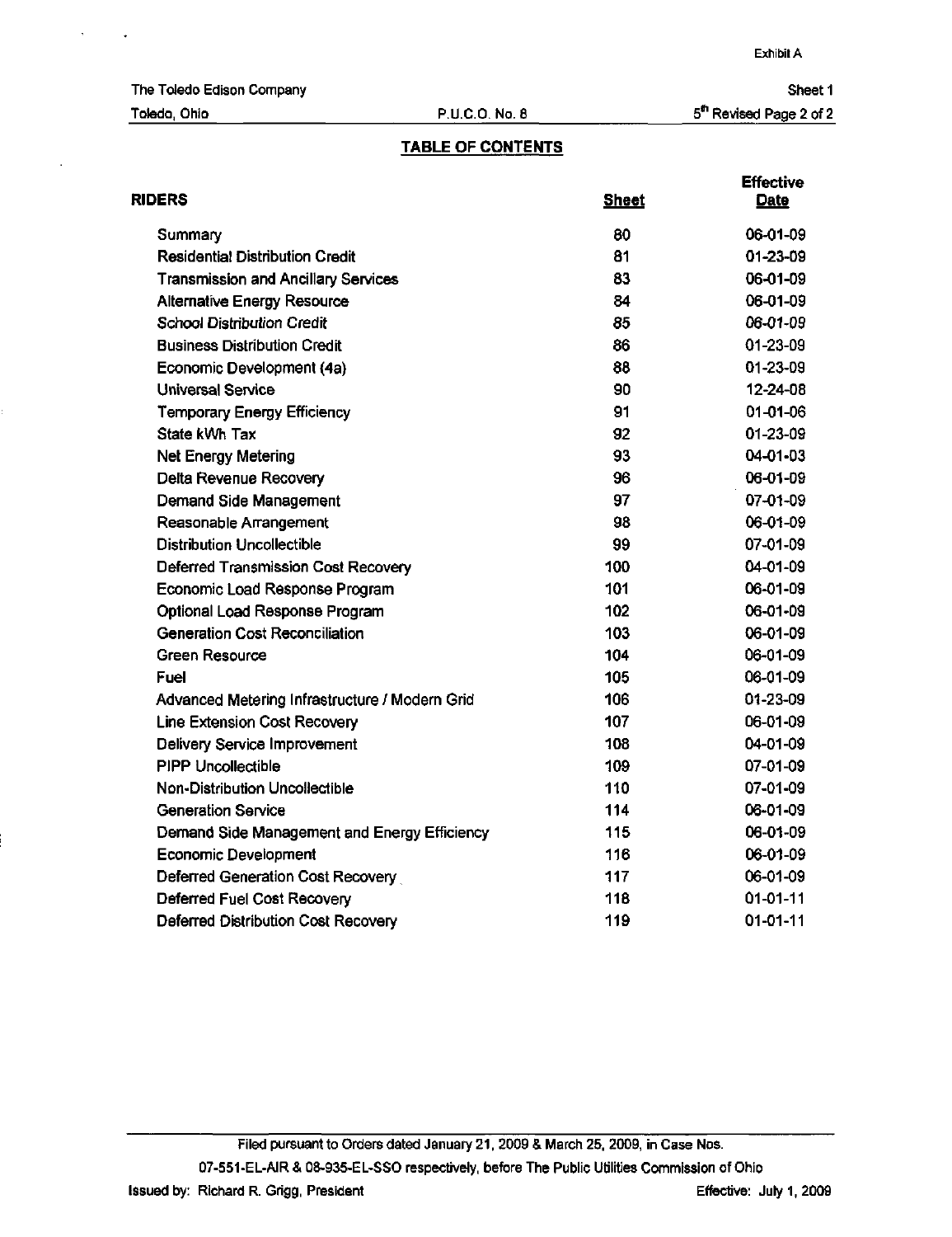Exhibit A

Sheet 80

The Toledo Edison Company

#### Toledo, Ohio P.U.C.O. No. a

2<sup>nd</sup> Revised Page 1 of 1

## SUMMARY RIDER

Rates and charges included in the rate schedules listed in the following matrix shall be modified consistent with the temis and conditions of the indicated Riders:

|    |                                                        | Rate Schedule |           |           |           |           |            |            |           |
|----|--------------------------------------------------------|---------------|-----------|-----------|-----------|-----------|------------|------------|-----------|
|    | Rider - (Sheet)                                        | <b>RS</b>     | GS        | <b>GP</b> | GSU       | GT        | <b>STL</b> | <b>TRF</b> | POL       |
|    | Residential Distribution Credit - (81)                 | ٠             |           |           |           |           |            |            |           |
| А  | Transmission and Ancillary Services - (83)             |               | ۰         | ۰         |           | ۰         | ٠          | ٠          | ۰         |
| Q  | Alternative Energy Resource - (84)                     |               | ë         | ۰         | ۰         | ٠         | ٠          | ٠          |           |
|    | School Distribution Credit - (85)                      |               |           | ۰         | 0         |           |            |            |           |
|    | <b>Business Distribution Credit - (86)</b>             |               | $\bullet$ | ٠         |           | ٠         |            |            |           |
|    | Economic Development 4a - (88)                         |               | ۰         | ٠         | ٠         | $\bullet$ |            |            |           |
| Р  | Universal Service - (90)                               | ۰             | 0         | ۰         | e         | ٠         | ٠          | ۰          | a         |
| Ρ  | Temporary Energy Efficiency - (91)                     | ∙             | ٠         | ٠         |           | ٠         |            | ٠          |           |
|    | State kWh Tax - (92)                                   | ۰             | ۰         | ٠         | ۰         | $\bullet$ | $\bullet$  | ٠          |           |
|    | Net Energy Metering - (93)                             |               | ●         |           | ▲         | $\bullet$ |            |            |           |
| ٥  | Delta Revenue Recovery - (96)                          | ٠             | 0         | ٠         |           | ٠         | ●          | ٠          | о         |
| T. | Demand Side Management - (97)                          | ۰             |           |           |           |           |            |            |           |
|    | Reasonable Arrangement - (98)                          |               | ė         | $\bullet$ | ٠         | $\bullet$ |            |            |           |
| ٥  | Distribution Uncollectible - (99)                      | ۰             | c         | ۰         | O         |           |            |            |           |
|    | Deferred Transmission Cost Recovery - (100)            | $\bullet$     | ٠         |           | ۰         | ۰         |            |            |           |
|    | Economic Load Response Program - (101)                 |               |           | ۰         | ۰         | ۰         |            |            |           |
|    | Optional Load Response Program - (102)                 |               |           | ۰         | ۸         | $\bullet$ |            |            |           |
| Q۱ | Generation Cost Reconciliation - (103)                 |               |           | ۰         | ۰         | ٠         | ۰          | ٠          | ٠         |
|    | Green Resource - (104)                                 | $\bullet$     | $\bullet$ | ۰         |           | $\bullet$ | ۰          | ۰          | $\bullet$ |
|    | Fuel - (105)                                           | ٠             |           |           | ۰         | ٠         | ۰          | ٠          |           |
| A  | Advanced Metering Infrastructure / Modern Grid - (106) | $\bullet$     | ۰         | ۰         | G         | $\bullet$ |            | ۰          |           |
| Q  | Line Extension Cost Recovery - (107)                   | ●             | ۰         | ۰         | o         | ٠         | ٠          | ۰          |           |
|    | Delivery Service Improvement - (108)                   | $\bullet$     | $\bullet$ |           | ۰         |           |            |            |           |
| QI | PIPP Uncollectible - (109)                             | ۰             | $\bullet$ | $\bullet$ | ۰         | $\bullet$ | ۰          | ۰          | ٠         |
| Q  | Non-Distribution Uncollectible - (110)                 | ●             | ٠         |           |           | $\bullet$ | ٠          | ۰          |           |
| Q  | Generation Service - (114)                             | ۰             | $\bullet$ |           | $\bullet$ | $\bullet$ | ۰          | $\bullet$  | ٠         |
| T  | Demand Side Management and Energy Efficiency - (115)   | ۰             | ٠         |           | ۰         | ۰         | ٠          | ۰          | ٠         |
| Q  | Economic Development - (116)                           |               | $\bullet$ | ۰         | ۰         | $\bullet$ | $\bullet$  | ۰          | ۰         |
| A  | Deferred Generation Cost Recovery - (117)              |               | ۰         | ۰         | 6         | ٠         | ●          | û          |           |
|    | Deferred Fuel Cost Recovery - (118)                    |               |           | ۰         |           | ٠         |            | ۰          |           |
|    | Deferred Distribution Cost Recovery - (119)            | 0             | ٠         |           |           | $\bullet$ |            |            |           |

• - Rider is applicable or available to the Rate Schedules indicated

- A Rider is updated/reconciled annually
- T Rider is updated/reconciled twice per year
- Q Rider is updated/reconciled quarterly
- P Rider is updated/reconciled periodically
- Filed pursuant to Order dated May 27,2009, in Case No. 08-935-EL-SSO et al., before The Public Utilities Commission of Ohio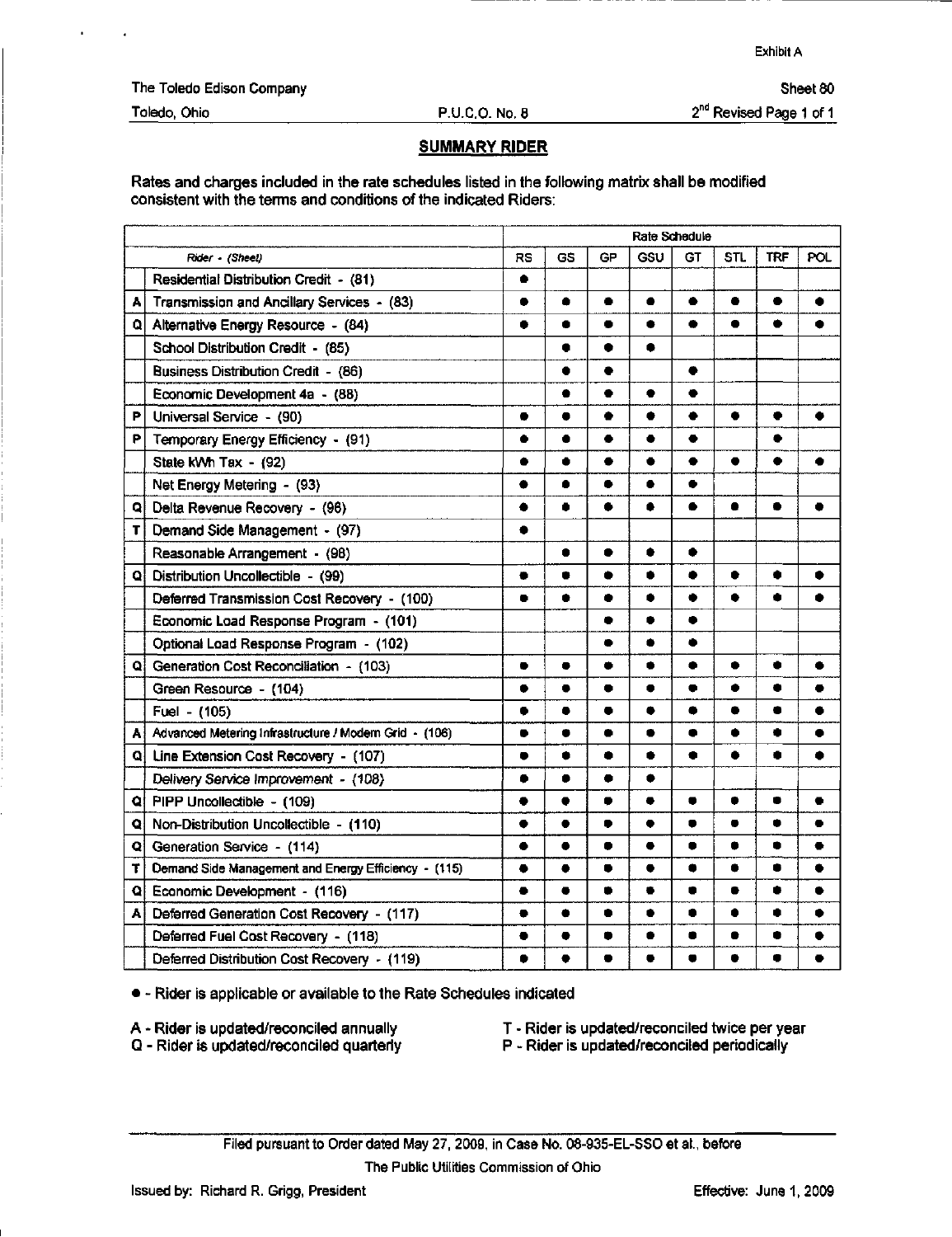Sheet 1

I

Toledo, Ohio P.U.C.O. No. 8

 $5^{th}$ - $6^{th}$  Revised Page 1 of 2

### TABLE OF CONTENTS

The following rates, rules and regulations for electric service are applicable throughout the Company's service territory except as noted. **Effective** 

|                                                | <b>Sheet</b> | しけでしいマセ<br><b>Date</b> |
|------------------------------------------------|--------------|------------------------|
| <b>TABLE OF CONTENTS</b>                       | 1            | 07-01-09               |
| <b>DEFINITION OF TERRITORY</b>                 | 3            | 01-23-09               |
| <b>ELECTRIC SERVICE REGULATIONS</b>            | 4            | 05-01-09               |
| <b>ELECTRIC SERVICE SCHEDULES</b>              |              |                        |
| Residential Service (Rate "RS")                | 10           | 01-23-09               |
| General Service - Secondary (Rate "GS")        | 20           | 01-23-09               |
| General Service - Primary (Rate "GP")          | 21           | 01-23-09               |
| General Service - Subtransmission (Rate "GSU") | 22           | 01-23-09               |
| General Service - Transmission (Rate "GT")     | 23           | 01-23-09               |
| <b>Street Lighting Provisions</b>              | 30           | 01-23-09               |
| Street Lighting (Rate "STL")                   | 31           | 06-01-09               |
| Traffic Lighting (Rate "TRF")                  | 32           | $01 - 23 - 09$         |
| Private Outdoor Lighting (Rate "POL")          | 33           | 06-01-09               |
| <b>MISCELLANEOUS CHARGES</b>                   | 75           | $01 - 23 - 09$         |
| <b>OTHER SERVICE</b>                           |              |                        |
| <b>Partial Service</b>                         | 52           | $01-01-09$             |
| <b>Cogeneration and Small Power Producer</b>   | 70           | $01 - 01 - 03$         |
| Interconnection Tariff                         | 76           | $01 - 01 - 09$         |

| Filed pursuant to Orders dated January 21, 2009 & March 25, 2009 | in Case Nos. 07-551-EL-AIR |
|------------------------------------------------------------------|----------------------------|
| & 08-935-EL-SSO respectively                                     | before                     |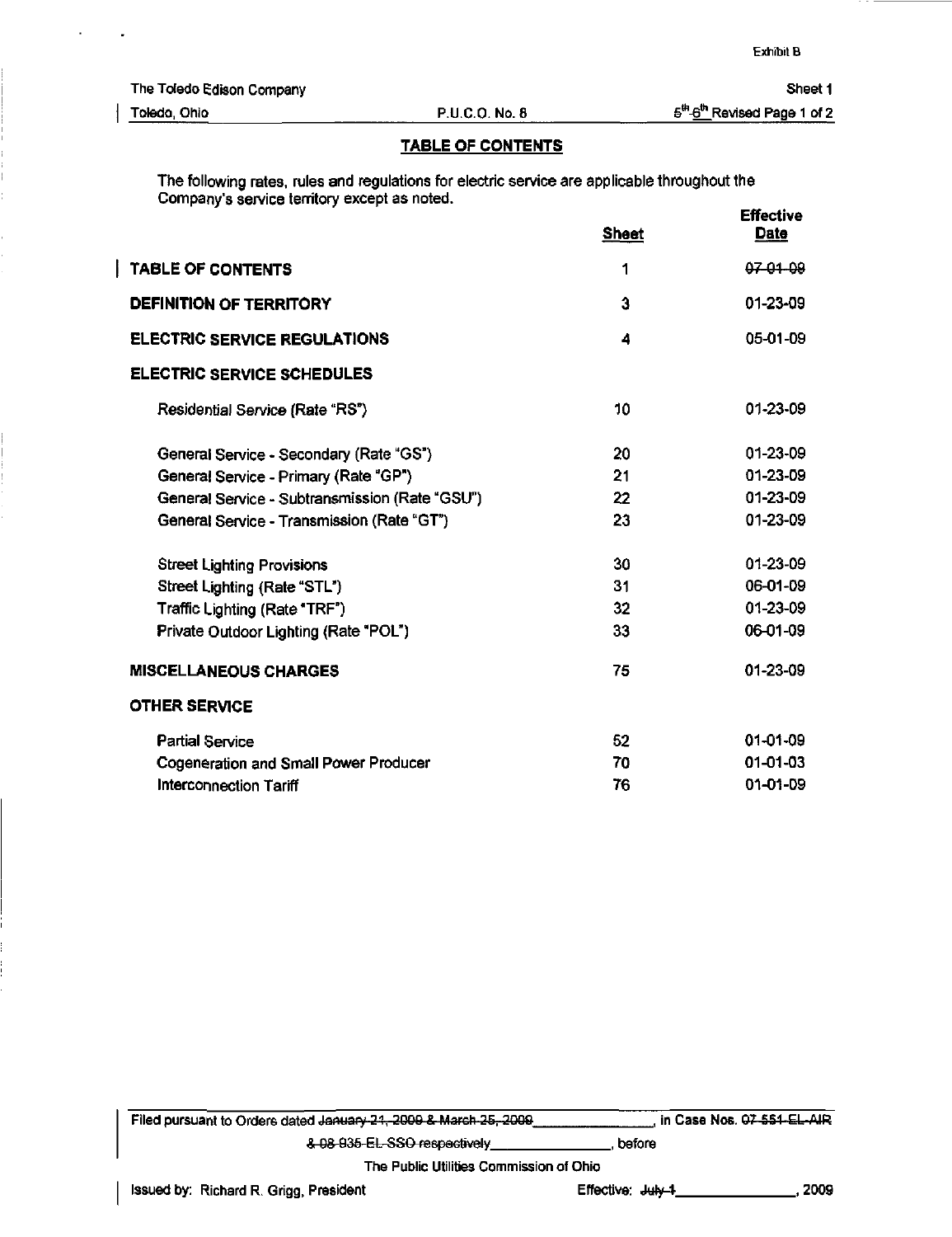The Toledo Edison Company

 $\Delta$ 

 $\overline{a}$ 

 $\overline{ }$ 

### Toledo, Ohio P.U.C.O. No. 8

Sheet 1 §<sup>th</sup>-6<sup>th</sup> Revised Page 2 of 2

## TABLE OF CONTENTS

| <b>Sheet</b> | <b>Effective</b><br>Date |
|--------------|--------------------------|
| 80           | 06-01-09                 |
| 81           | 01-23-09                 |
| 83           | 06-01-09                 |
| 84           | 06-01-09                 |
| 85           | 06-01-09                 |
| 86           | 01-23-09                 |
| 87           |                          |
| 88           | 01-23-09                 |
| 90           | 12-24-08                 |
| 91           | 01-01-06                 |
| 92           | 01-23-09                 |
| 93           | 04-01-03                 |
| 96           | 06-01-09                 |
| 97           | 07-01-09                 |
| 98           | 06-01-09                 |
| 99           | 07-01-09                 |
| 100          | 04-01-09                 |
| 101          | 06-01-09                 |
| 102          | 06-01-09                 |
| 103          | 06-01-09                 |
| 104          | 06-01-09                 |
| 105          | 06-01-09                 |
| 106          | 01-23-09                 |
| 107          | 06-01-09                 |
| 108          | 04-01-09                 |
| 109          | 07-01-09                 |
| 110          | 07-01-09                 |
| 114          | 06-01-09                 |
| 115          | 06-01-09                 |
| 116          | 06-01-09                 |
| 117          | 06-01-09                 |
| 118          | 01-01-11                 |
| 119          | 01-01-11                 |
|              |                          |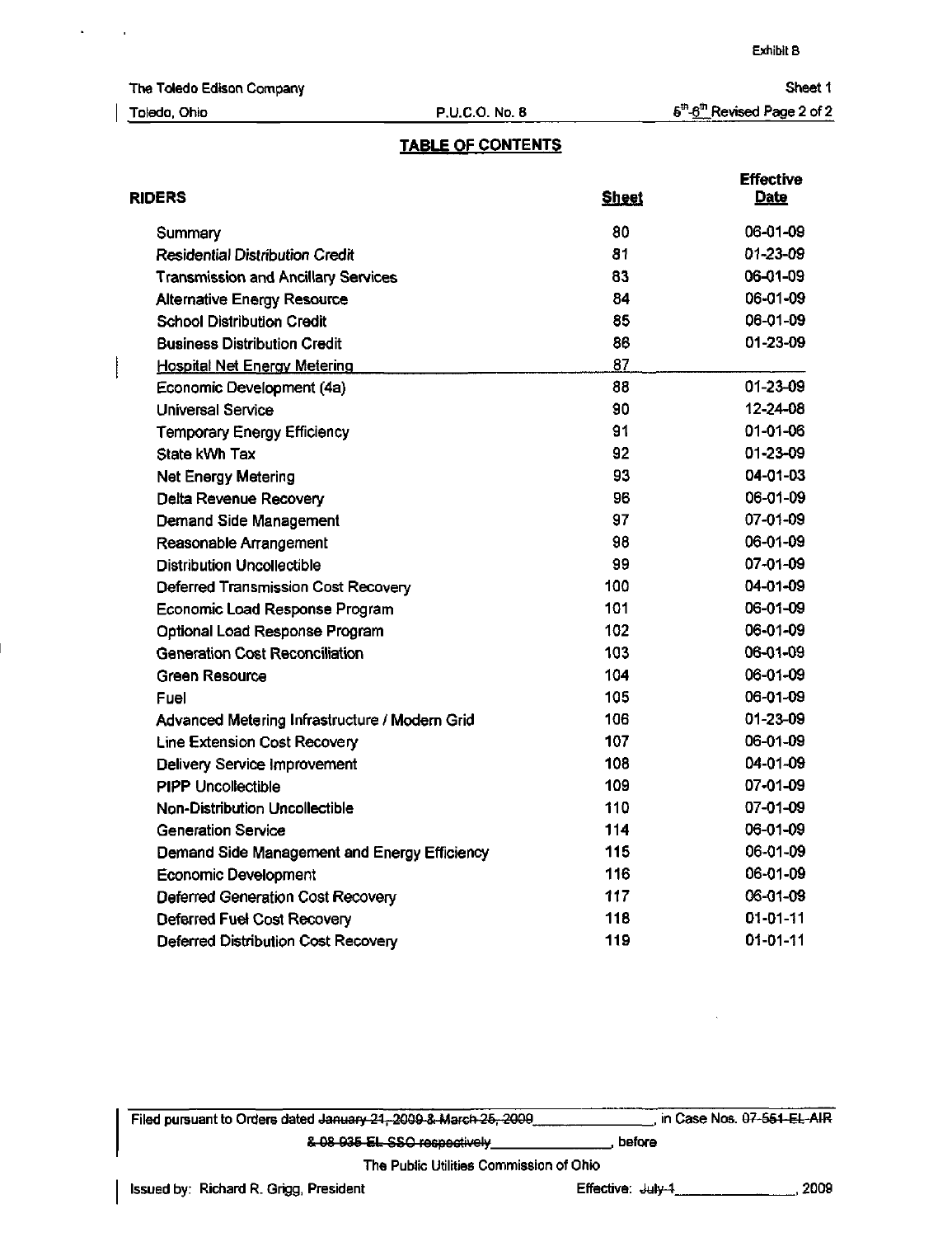Exhibit B

Sheet 80

The Toledo Edison Company

### Toledo, Ohio P.U.C.O. No. 8

 $2^{nd}$ - $3^{\prime\prime\prime}$  Revised Page 1 of 1

#### SUMMARY RIDER

Rates and charges included in the rate schedules listed in the following matrix shall be modified consistent with the terms and conditions of the indicated Riders:

|   |                                                        | Rate Schedule |           |           |           |           |           |            |           |
|---|--------------------------------------------------------|---------------|-----------|-----------|-----------|-----------|-----------|------------|-----------|
|   | Rider - (Sheet)                                        | <b>RS</b>     | GS        | GP        | GSU       | GT        | STL       | <b>TRF</b> | POL       |
|   | Residential Distribution Credit - (81)                 | ٠             |           |           |           |           |           |            |           |
| А | Transmission and Ancillary Services - (83)             | ۰             | ٠         | ٠         | ۰         | ۰         | ۰         | ۰          |           |
|   | Q Alternative Energy Resource - (84)                   | ٠             | ٠         | ٠         | ٠         | ٠         | ۰         | ٠          |           |
|   | School Distribution Credit - (85)                      |               | $\bullet$ | ۰         | ٠         |           |           |            |           |
|   | Business Distribution Credit - (86)                    |               | ۰         | ۰         |           | ٠         |           |            |           |
|   | Hospital Net Energy Metering - (87)                    |               | ≗         | ∙         | ∙         | ∙         |           |            |           |
|   | Economic Development 4a - (88)                         |               | ۰         | ۰         | ۰         | $\bullet$ |           |            |           |
| P | Universal Service - (90)                               | ۰             | ٠         | $\bullet$ | $\bullet$ | $\bullet$ | ٠         | ٠          |           |
| P | Temporary Energy Efficiency - (91)                     |               |           |           |           |           |           |            |           |
|   | State kWh Tax - (92)                                   | ۰             | ۰         | ٠         |           | ٠         | ۰         | ۰          |           |
|   | Net Energy Metering - (93)                             | ٠             | ۰         |           |           | ٠         |           |            |           |
| Q | Delta Revenue Recovery - (96)                          | ۰             | $\bullet$ | ۰         |           | ۰         | ۰         | ٠          | ÷         |
| т | Demand Side Management - (97)                          | ۰             |           |           |           |           |           |            |           |
|   | Reasonable Arrangement - (98)                          |               |           | ٠         |           | ٠         |           |            |           |
| Q | Distribution Uncollectible - (99)                      | ٠             | ۰         | ۰         | ۰         | ٠         | $\bullet$ | $\bullet$  | $\bullet$ |
|   | Deferred Transmission Cost Recovery - (100)            | ٠             | ٠         | ٠         |           | ٠         | ٠         | ٠          |           |
|   | Economic Load Response Program - (101)                 |               |           | $\bullet$ | ۰         | ۰         |           |            |           |
|   | Optional Load Response Program - (102)                 |               |           | ٠         | ٠         | ٠         |           |            |           |
|   | Q Generation Cost Reconciliation - (103)               | ٠             | ٠         | ٠         | 0         | ٠         |           | ٠          | ٠         |
|   | Green Resource - (104)                                 | ٠             | 0         | ٠         | ۰         | ۰         | ٠         | ٠          | ٠         |
|   | Fuel - (105)                                           | ٠             | ۰         | $\bullet$ | ۰         | ٠         | ٠         | ٠          | ٠         |
| A | Advanced Metering Infrastructure / Modern Grid - (106) | ٠             | $\bullet$ | $\bullet$ | ۰         | ٠         | ٠         | $\bullet$  | $\bullet$ |
| Q | Line Extension Cost Recovery - (107)                   | ۰             | ۰         | ٠         | $\bullet$ | $\bullet$ | ٠         | ٠          |           |
|   | Delivery Service Improvement - (108)                   | ٠             | ٠         | ٠         |           |           |           |            |           |
| Q | PIPP Uncollectible - (109)                             | $\bullet$     |           | ٠         | ۰         | ۰         | ٠         | ٠          | ٠         |
| Q | Non-Distribution Uncollectible - (110)                 | $\bullet$     | ٠         | ٠         | ۰         | ۰         | ٠         | ٠          | ٠         |
| Q | Generation Service - (114)                             | ٠             | $\bullet$ | ٠         | ۰         | ٠         | ٠         | ۰          | ٠         |
| т | Demand Side Management and Energy Efficiency - (115)   |               | ۰         | ٠         | ۰         | ٠         |           | ٠          | ۰         |
| Q | Economic Development - (116)                           |               | 0         | ٠         |           | ٠         |           |            |           |
| А | Deferred Generation Cost Recovery - (117)              | ۰             | ٠         | ٠         | ٠         | ۰         | ٠         | ●          |           |
|   | Deferred Fuel Cost Recovery - (118)                    | ٠             | ٠         | ۰         |           | ٠         |           |            |           |
|   | Deferred Distribution Cost Recovery - (119)            | ۰             | $\bullet$ | ٠         | ٠         | ۰         | ٠         | $\bullet$  |           |

• - Rider is applicable or available to the rate schedules indicated

A - Rider is updated/reconciled annually

T - Rider is updated/reconciled twice per year

Q - Rider is updated/reconciled quarterly

P - Rider is updated/reconciled periodically

Filed pursuant to Order dated May 27, 2009\_

in Case No. 08 035 EL SSO ot

 $\leftrightarrow$ before

The Public Utilities Commission of Ohio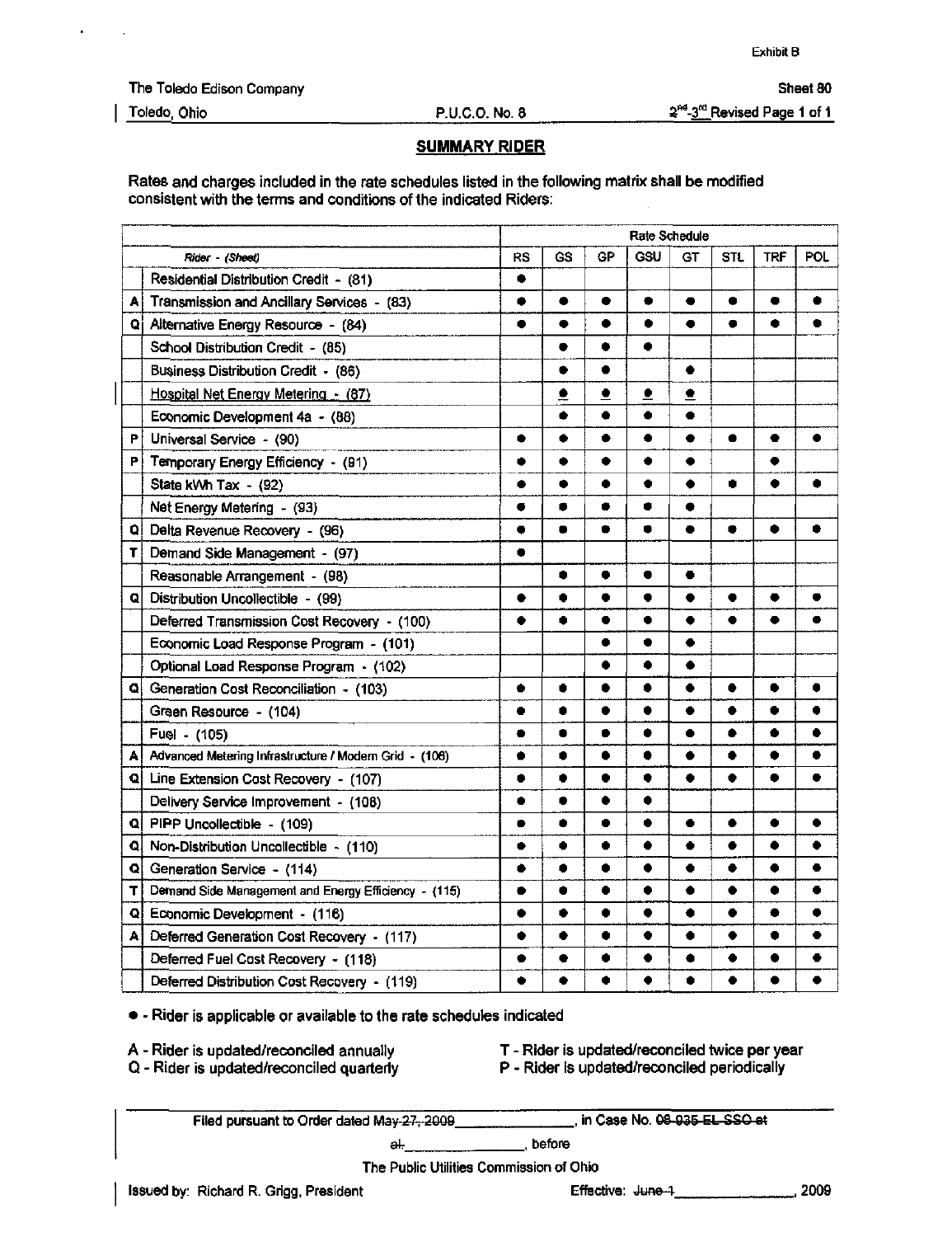The Toledo Edison Company Sheet 80

 $\blacksquare$ 

 $\mathbf{r}$ 

Toledo, Ohio P.U.C.O. No. 8 2<sup>nd</sup> 3<sup>rd</sup> Revised Page 1 of 1

# SUMMARY RIDER

Filed pursuant to Order dated May 27, 2009 [19] in Case No. 08-935 EL SSO et

ak , before , before

The Public Utilities Commission of Ohio

Issued by: Richard R. Grigg, President Effective: June 1 , 2009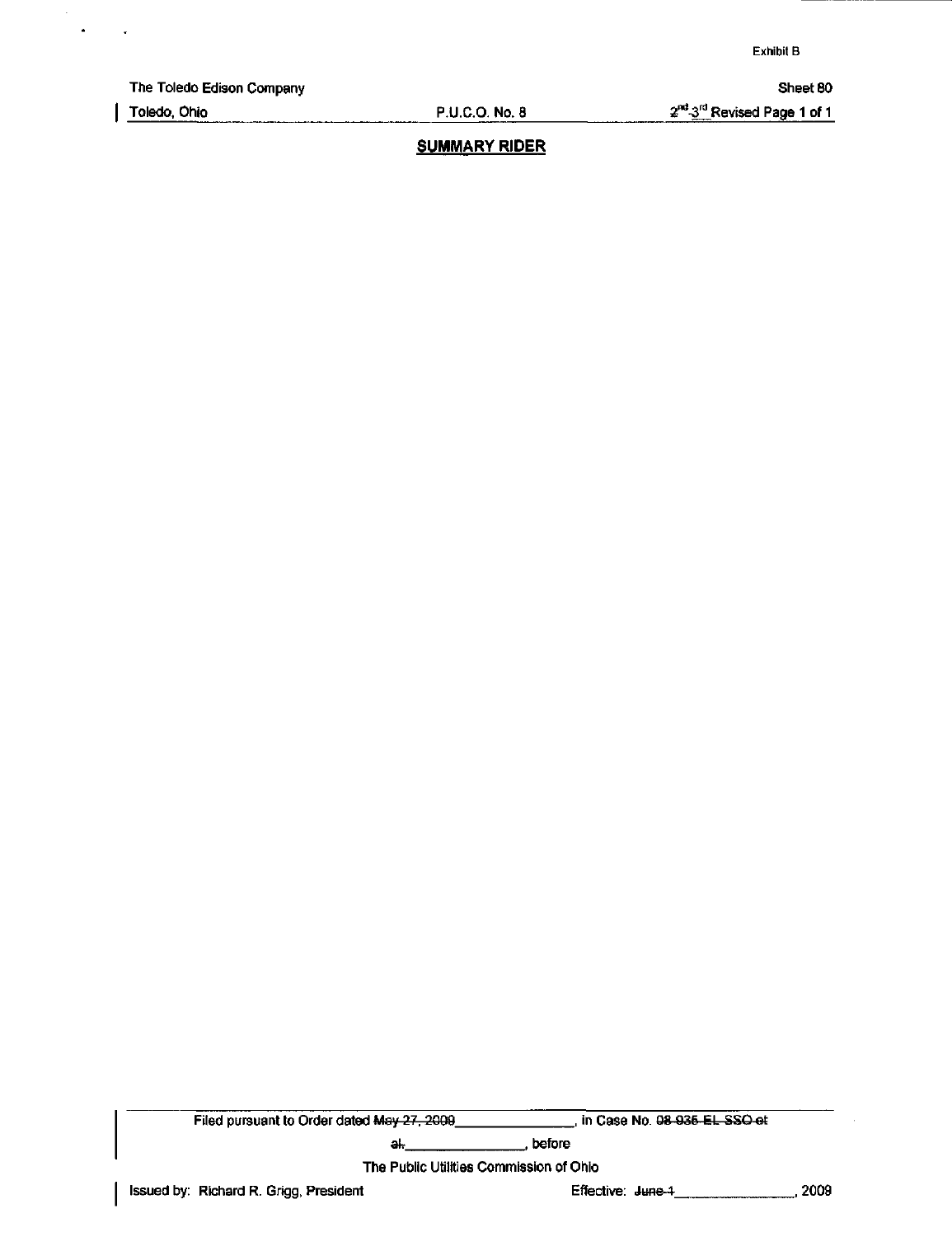Exhibit B

The Toledo Edison Company **Original Sheet 87** and the Toledo Edison Company **Original Sheet 87** 

Toledo. Ohio P.U.C.O. No. 8 Page 1 of 2

#### RIDER HNM Hospital Net Energy Metering Rider

#### AVAILABILITY:

Available to qualifying Hospitals having self-generation equipment located on the Hospital's premises that operates in parallel with the Company's facilities ("net metering system") pursuant to RC 4928.67 (A)(2). "Hospital" is defined as public health centers and general, mental, chronic disease, and other types of hospitals and related facilities, such as laboratories, outpatient departments, nurses' home facilities, extended care facilities, self-care units, and central service facilities operated in connection with hospitals, and also includes education and training facilities for health professions personnel operated as an integral part of a hospital.

A net metering system used by a Hospital shall meet all applicable safety and performance standards established by the National Electrical Code, the Institute of Electrical and Electronic Engineers, Underwriters Laboratories and Rules 4901:1-22-03 and 4901:1-22-04 ofthe Ohio Administrative Code and be approved by the Company for interconnection with the Company's system.

#### METERING:

In order to receive service under this Rider, Net Metering must be accomplished using either two meters or a single meter with two registers that are capable of separately measuring the flow of electricity in both directions. One meter or register shall be capable of measuring the electricity generated by the Hospital at the time it is generated per time inten/al. If the Hospital's existing electrical meter is not capable of separately measuring electricity the Hospital generates at the time it is generated, the Company will, upon written request by the Hospital, acquire, install, maintain, and read an approved meter or meters. The Hospital shall be responsible for all expenses involved in purchasing and installing an approved meter or meters. Maintenance of the meters will be the responsibility of the Company, which will own the meters.

The Hospital may operate its electric generating facilities individually or collectively. If additional metering is necessary to accommodate multiple generating facilities, the Hospital shall be responsible for all expenses involved in purchasing and installing such approved additional meters, having the capabilities specified in this Rider.

Metering charges shall be consistent with the Company's Miscellaneous Charges, Tariff Sheet 75.

#### BILLING:

The Hospital shall be charged for all electricity used by the Hospital in accordance with the rate schedule for which the Hospital would otherwise qualify, including applicable riders, if the Hospital did not have said net metering system ("Company Charges").

All electricity generated by the Hospital shall be credited on an hourly basis for the time the Hospital's electricity is generated, at the locational marginal price of energy quoted by the applicable Regional Transmission Organization ("Generation Credits").

The Hospital's monthly bill shall equal Company Charges less the sum of all Generation Credits occurring during the billing period. If the resulting bill indicates a net credit dollar amount, the credit shall be netted against the Hospital's bill until the Hospital requests in writing a refund that amounts to, but is no greater than, an annual true-up of accumulated credits over a twelve-month period.

The Public Utilities Commission of Ohio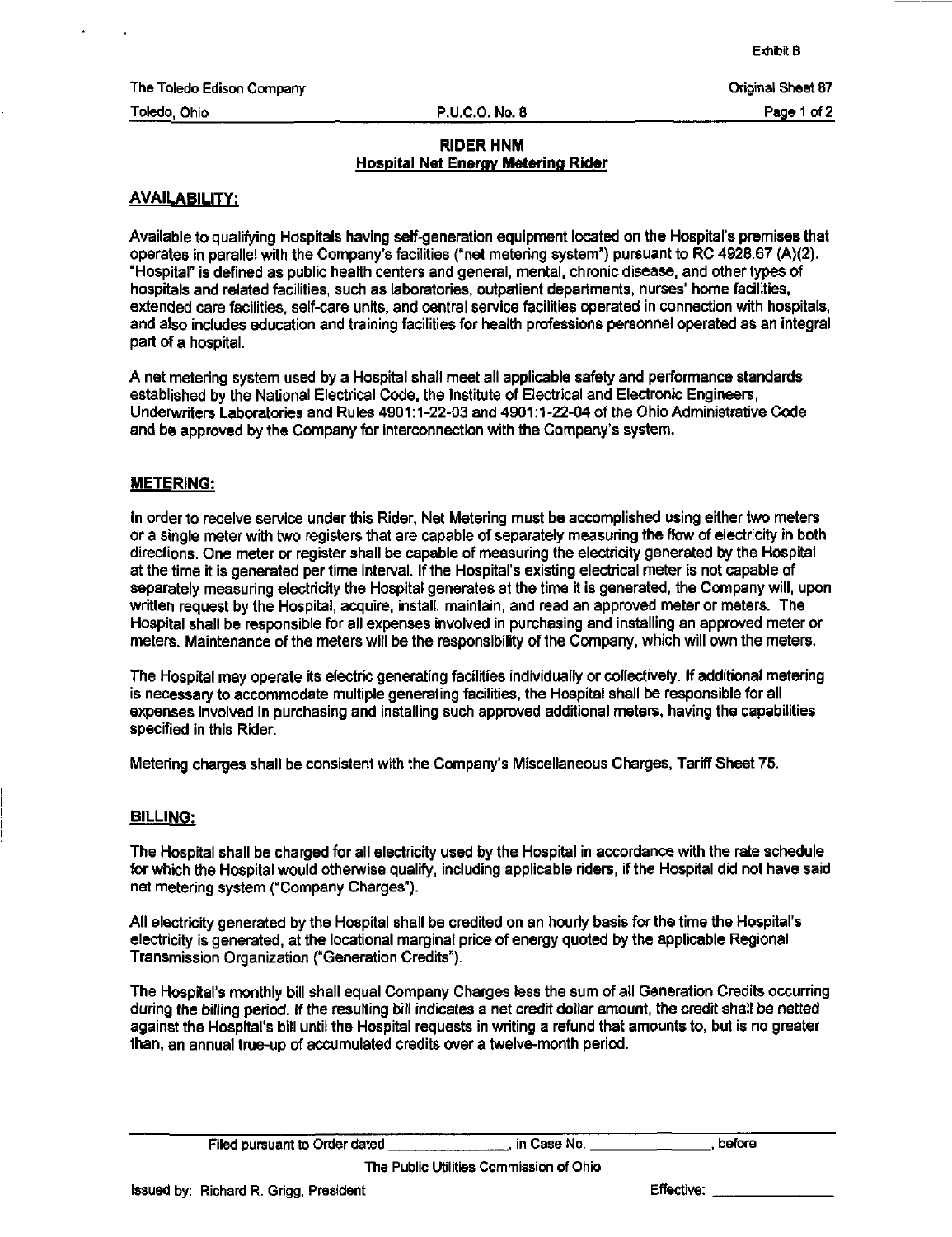Exhibit B

The Toledo Edison Company **Company** Company Company Company Company Company Company Company Company Company Company

 $\lambda$ 

Toledo, Ohio P.U.C.O. No. 8 Page 2 of 2

### RIDER HNM Hospital Net Energy Metering Rider

#### APPLICATION:

Hospitals seeking to receive service under the provisions of this Rider must submit, at least 45 days prior to the date it expects to take service under this Rider, a written application to the Company demonstrating the total generating capacity of the net metering system and compliance with the provisions set forth herein.

The Public Utilities Commission of Ohio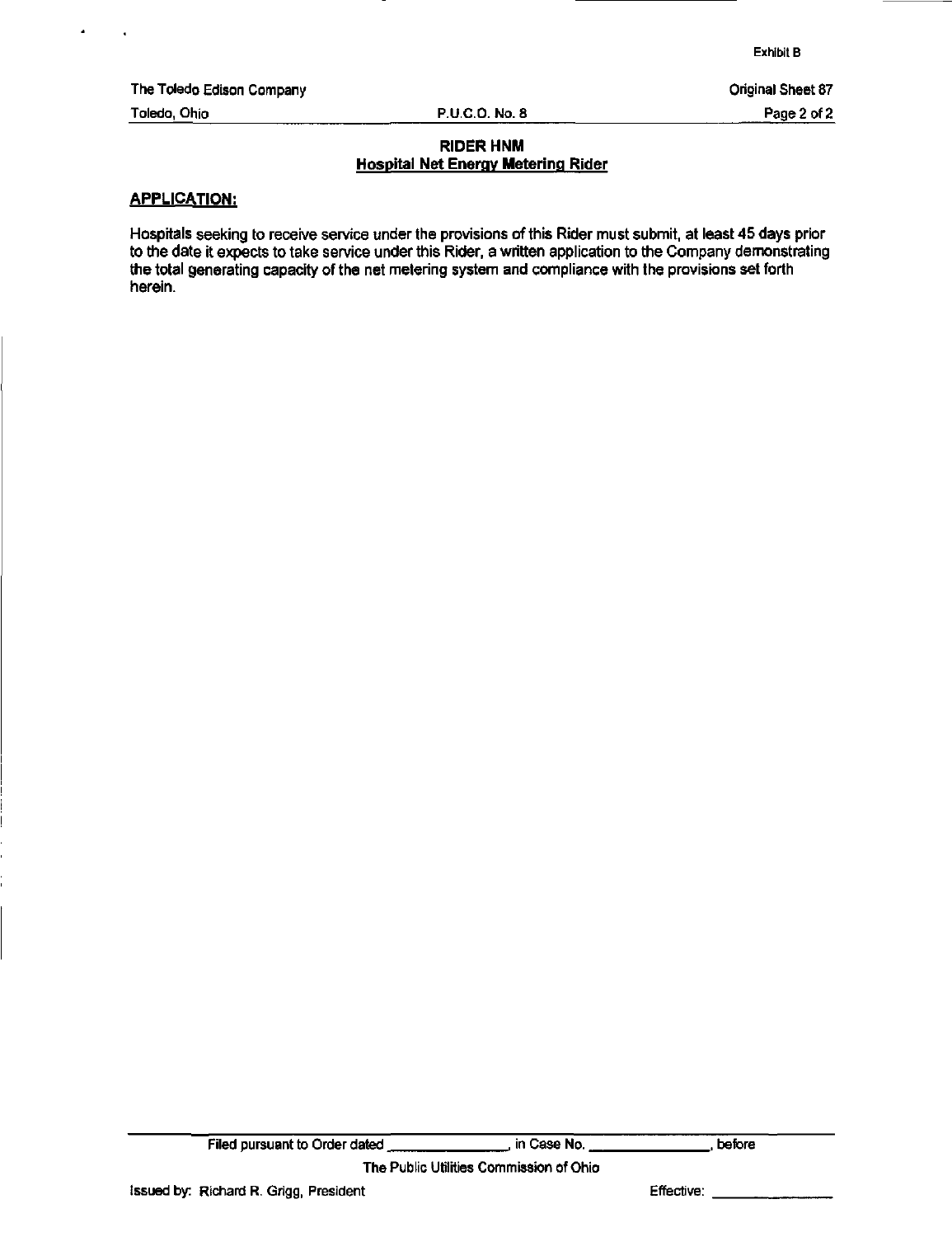# Statement of Proposal

 $\mathcal{A}$ 

 $\sigma_{\rm{eff}}=0.01$ 

This tariff filing is designed to make changes to the Company's tariffs to reflect new net metering provisions specifically for hospitals that were incorporated into the rules approved in the Commission's November 5, 2008 Order in Docket No. 06-653-EL-ORD. Said rules were filed at JCARR on August 19, 2009 with an assigned effective date of August 29, 2009.